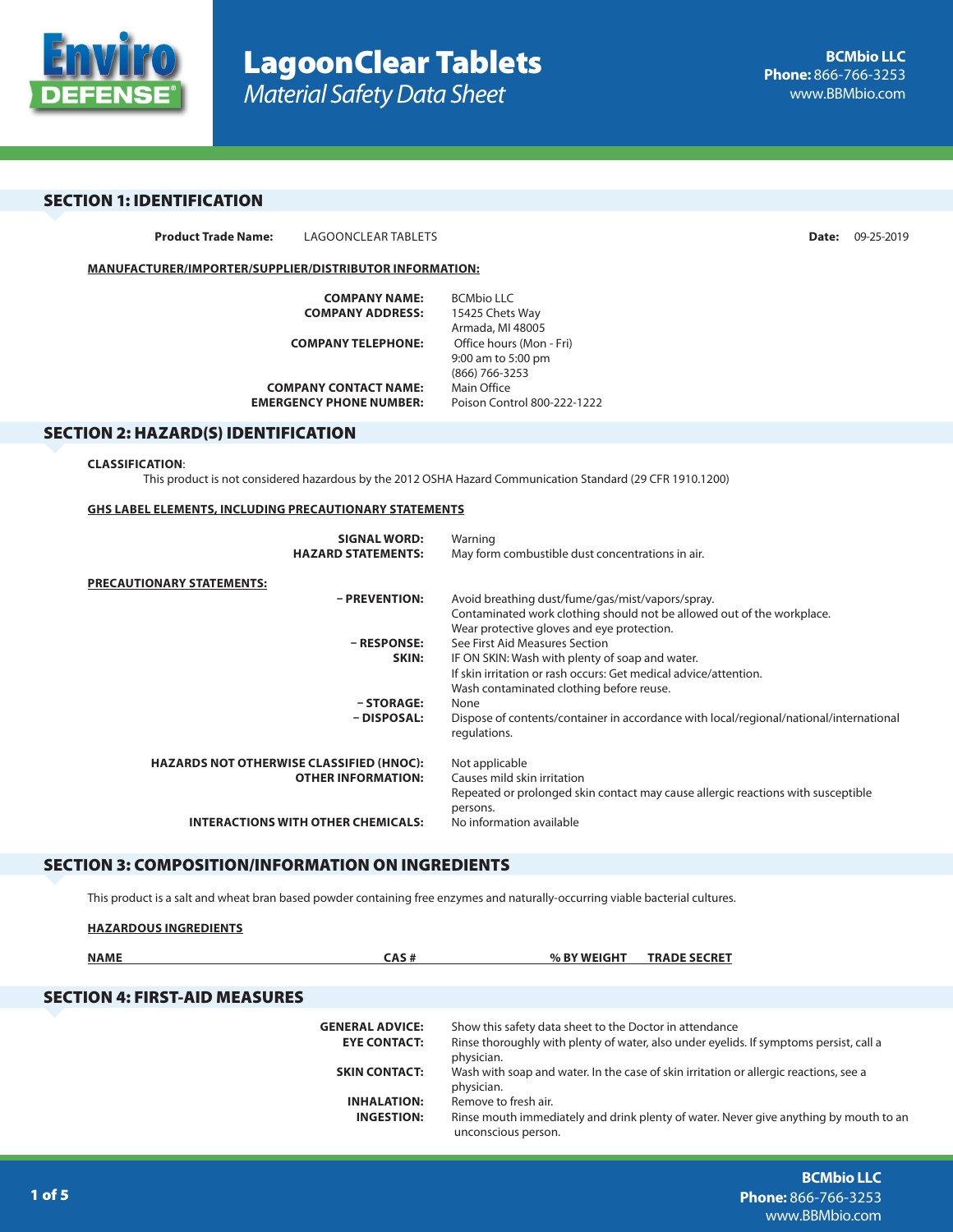

| <b>MOST IMPORTANT SYMPTOMS AND EFFECTS, BOTH</b><br><b>ACUTE AND DELAYED:</b>                                                                                                                       | None                                                                                                                                                                                                               |  |
|-----------------------------------------------------------------------------------------------------------------------------------------------------------------------------------------------------|--------------------------------------------------------------------------------------------------------------------------------------------------------------------------------------------------------------------|--|
| INDICATION OF ANY IMMEDIATE MEDICAL ATTENTION<br>AND SPECIAL TREATMENT NEEDED:                                                                                                                      | Notes to Physician: None                                                                                                                                                                                           |  |
| <b>SECTION 5: FIRE-FIGHTING MEASURES</b>                                                                                                                                                            |                                                                                                                                                                                                                    |  |
| <b>SUITABLE EXTINGUISHING MEDIA:</b><br>UNSUITABLE EXTINGUISHING MEDIA:<br><b>SPECIFIC HAZARDS ARISING FROM THE CHEMICAL:</b><br><b>UNIFORM FIRE CODE:</b><br><b>HAZARDOUS COMBUSTION PRODUCTS:</b> | Use extinguishing measures that are appropriate to local circumstances and the<br>surrounding environment.<br>CAUTION: Use of water spray when fighting fire may be inefficient.<br>None<br>None<br>Carbon oxides. |  |
| <b>EXPLOSION DATA:</b><br><b>SENSITIVITY TO MECHANICAL IMPACT:</b><br><b>SENSITIVITY TO STATIC DISCHARGE:</b>                                                                                       | No<br>No                                                                                                                                                                                                           |  |
| PROTECTIVE EQUIPMENT AND PRECAUTIONS<br><b>FOR FIREFIGHTERS:</b>                                                                                                                                    | As in any fire, wear self-contained breathing apparatus, pressure-demand, MSHA/NIOSH<br>(approved or equivalent) and full protective gear.                                                                         |  |
| <b>SECTION 6: ACCIDENTAL RELEASE MEASURES</b>                                                                                                                                                       |                                                                                                                                                                                                                    |  |
| <b>PERSONAL PRECAUTIONS, PROTECTIVE EQUIPMENT AND EMERGENCY PROCEDURES:</b>                                                                                                                         |                                                                                                                                                                                                                    |  |
| <b>PERSONAL PRECAUTIONS:</b><br><b>ENVIRONMENTAL PRECAUTIONS:</b>                                                                                                                                   | Avoid contact with skin and eyes<br>Refer to protective measures listed in Sections 7 and 8                                                                                                                        |  |
| <b>METHODS AND MATERIAL FOR CONTAINMENT AND CLEANING UP:</b>                                                                                                                                        |                                                                                                                                                                                                                    |  |
| <b>CONTAINMENT:</b><br><b>CLEANING UP:</b>                                                                                                                                                          | Prevent further leakage or spillage if safe to do so.<br>Pick up and transfer to properly labelled containers.                                                                                                     |  |
| <b>SECTION 7: HANDLING AND STORAGE</b>                                                                                                                                                              |                                                                                                                                                                                                                    |  |
| <b>PRECAUTIONS FOR SAFE HANDLING:</b>                                                                                                                                                               |                                                                                                                                                                                                                    |  |
| <b>HANDLING:</b>                                                                                                                                                                                    | Handle in accordance with good industrial hygiene and safety practices. Avoid contact<br>with skin and eyes.                                                                                                       |  |
| <b>CONDITIONS FOR SAFE STORAGE, INCLUDING ANY INCOMPATIBILITIES:</b>                                                                                                                                |                                                                                                                                                                                                                    |  |
| <b>STORAGE:</b><br><b>INCOMPATIBLE PRODUCTS:</b>                                                                                                                                                    | Keep container tightly closed.<br>Strong acids and alkalis, and strong oxidizing agents may react with product and<br>de-nature stable enzymes and inactivate bacterial cultures.                                  |  |
| <b>SECTION 8: EXPOSURE CONTROLS/PERSONAL PROTECTION</b>                                                                                                                                             |                                                                                                                                                                                                                    |  |
| <b>CONTROL PARAMETERS:</b>                                                                                                                                                                          |                                                                                                                                                                                                                    |  |
| <b>EXPOSURE GUIDELINES:</b>                                                                                                                                                                         | This product, as supplied, does not contain any hazardous materials with occupational                                                                                                                              |  |
| <b>OTHER EXPOSURE GUIDELINES:</b>                                                                                                                                                                   | exposure limits established by the region-specific regulatory bodies.<br>Vacated limits revoked by the Court of Appeals decision in AFL-CIO v. OSHA, 965 F.2d 962<br>(11th Cir., 1992)                             |  |
| <b>APPROPRIATE ENGINEERING CONTROLS:</b>                                                                                                                                                            |                                                                                                                                                                                                                    |  |
| <b>ENGINEERING MEASURES:</b>                                                                                                                                                                        | Showers, Eyewash stations, Ventilation systems.                                                                                                                                                                    |  |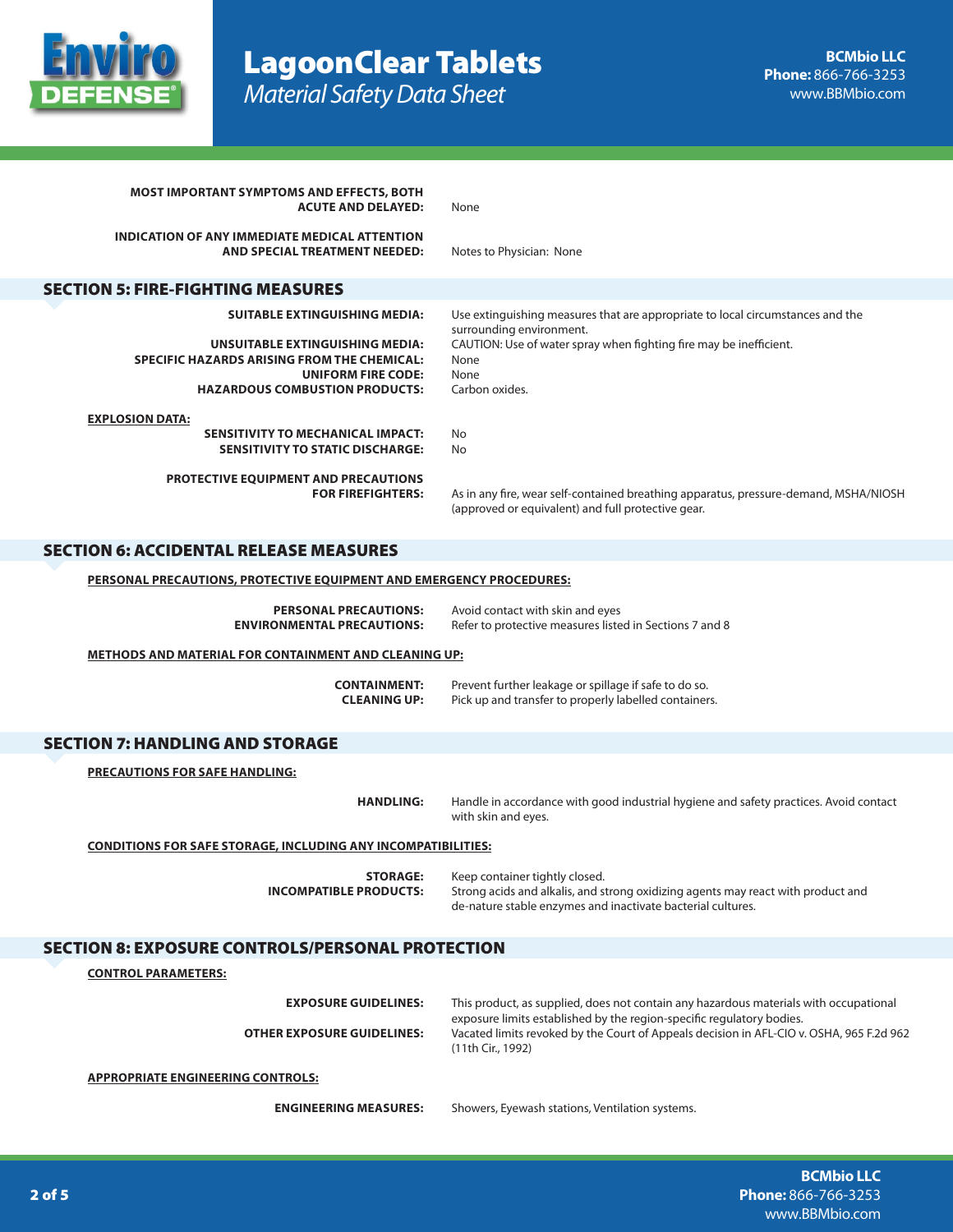

# LagoonClear Tablets *Material Safety Data Sheet*

## **INDIVIDUAL PROTECTION MEASURES, SUCH AS PERSONAL PROTECTIVE EQUIPMENT:**

**EYE/FACE PROTECTION:** None required for consumer use. If powder generation is likely to occur, wear safety glasses and a dust mask. **SKIN AND BODY PROTECTION:** None required for consumer use. Repeated or prolonged contact: Wear protective

**RESPIRATORY PROTECTION:** No protective equipment is needed under normal use conditions. If exposure limits are exceeded or irritation is experienced, ventilation and evacuation may be required. **HYGIENE MEASURES:** Handle in accordance with good industrial hygiene and safety practices. Take off contaminated clothing and wash before reuse.

## SECTION 9: PHYSICAL AND CHEMICAL PROPERTIES

**PHYSICAL STATE:** Tablet APPEARANCE: Tan<br>**ODOR:** Cha **ODOR:** Characteristic **ODOR THRESHOLD:** No information available **PH:** None **MELTING/FREEZING POINT:** No data available **BOILING POINT/ BOILING RANGE:** None **FLASH POINT:** None **EVAPORATION RATE:** No data available **FLAMMABILITY (SOLID, GAS):** None<br>**OWER FLAMMABILITY LIMITS:** No data available **UPPER/LOWER FLAMMABILITY LIMITS: VAPOR PRESSURE:** No data available **VAPOR DENSITY:** No data available<br>**PECIFIC GRAVITY:** No data available **SPECIFIC GRAVITY: WATER SOLUBILITY:** Dispersible **SOLUBILITY IN OTHER SOLVENTS:** No data available **PARTITION COEFFICIENT: N-OCTANOL/WATER:** No data available<br>**TION TEMPERATURE:** No data available **AUTOIGNITION TEMPERATURE: VISCOSITY:** No data available **VOC CONTENT (%):** Negligible

## SECTION 10: STABILITY AND REACTIVITY

| <b>REACTIVITY:</b><br><b>CHEMICAL STABILITY:</b><br><b>POSSIBILITY OF HAZARDOUS REACTIONS:</b><br><b>HAZARDOUS POLYMERIZATION:</b> | No data available.<br>Stable under recommended storage conditions.<br>None under normal processing.<br>Hazardous polymerization does not occur. |
|------------------------------------------------------------------------------------------------------------------------------------|-------------------------------------------------------------------------------------------------------------------------------------------------|
| <b>CONDITIONS TO AVOID:</b>                                                                                                        | Do not expose to extreme temperatures for long periods of time. Close containers<br>when not in use.                                            |
| <b>INCOMPATIBLE MATERIALS:</b>                                                                                                     | Strong acids and alkalis, and strong oxidizing agents may react with product and<br>de-nature stable enzymes and inactivate bacterial cultures. |
| <b>HAZARDOUS DECOMPOSITION PRODUCTS:</b>                                                                                           | Carbon oxides.                                                                                                                                  |

gloves and protective clothing.

## SECTION 11: TOXICOLOGICAL INFORMATION

**INFORMATION ON LIKELY ROUTES OF EXPOSURE: PRODUCT INFORMATION**

**COMPONENT INFORMATION:** No information available.

**INFORMATION ON TOXICOLOGICAL EFFECTS:**

**INHALATION:** Specific test data for the mixture is not available. **EYE CONTACT:** Specific test data for the mixture is not available.<br>**SKIN CONTACT:** Specific test data for the mixture is not available. Specific test data for the mixture is not available. **INGESTION:** Specific test data for the mixture is not available.

**SYMPTOMS:** None known.

**BCMbio LLC Phone:** 866-766-3253 www.BBMbio.com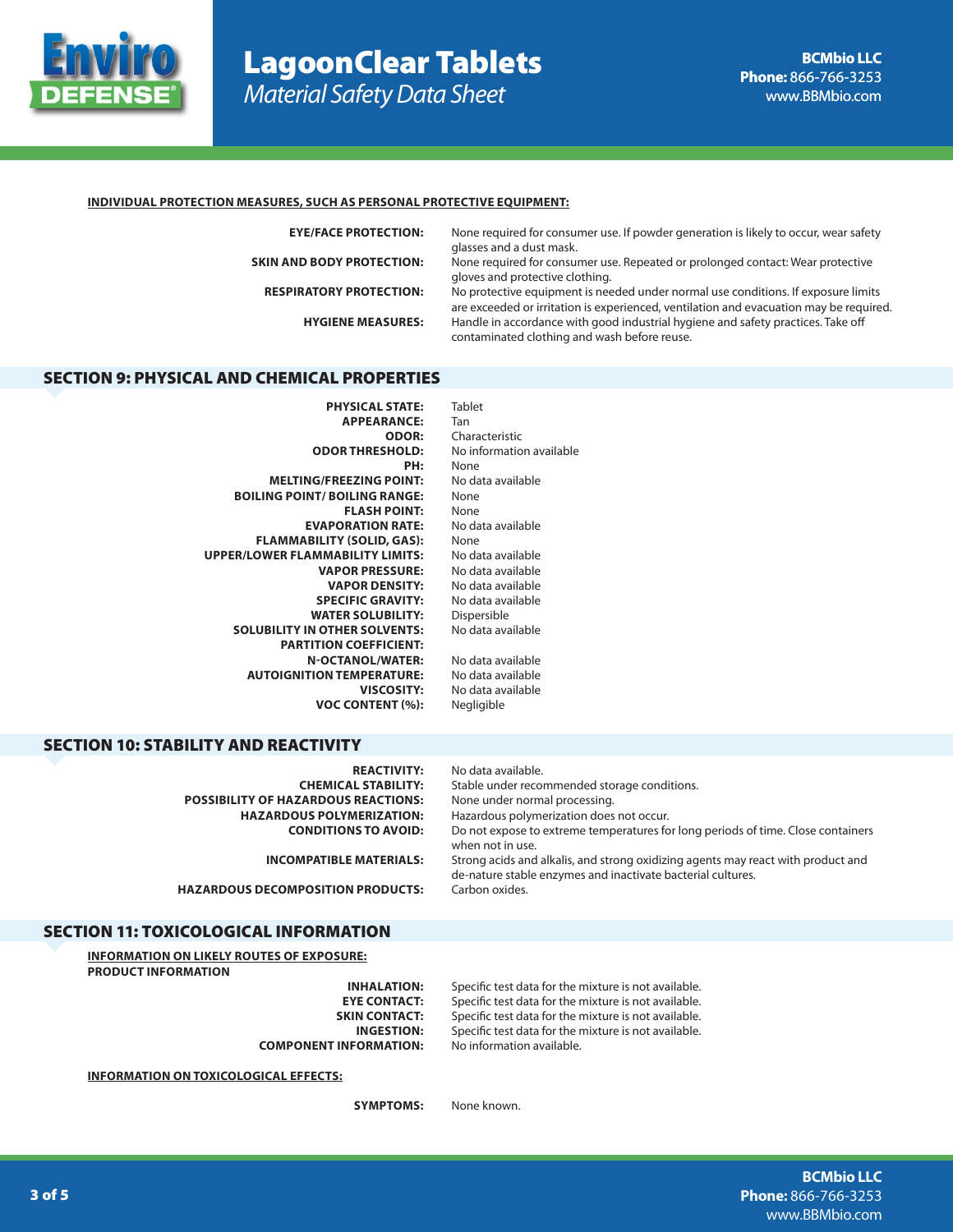

# LagoonClear Tablets *Material Safety Data Sheet*

## **DELAYED AND IMMEDIATE EFFECTS AS WELL AS CHRONIC EFFECTS FROM SHORT AND LONG-TERM EXPOSURE:**

**SENSITIZATION:** No information available.<br>**MUTAGENIC EFFECTS:** No information available. **REPRODUCTIVE TOXICITY:** No information available. **STOT – SINGLE EXPOSURE:** No information available. **STOT – REPEATED EXPOSURE: TARGET ORGAN EFFECTS:** Skin. **ASPIRATION HAZARD:** No information available.<br>**EASURES OF TOXICITY:** Not applicable **NUMERICAL MEASURES OF TOXICITY:** 

No information available. **CARCINOGENICITY:** Contains no ingredient listed as a carcinogen. **CHRONIC TOXICITY:** No known effect based on available information.

## SECTION 12: ECOLOGICAL INFORMATION

**ECO-TOXICITY, PERSISTENCE AND DEGRADABILITY,** 

This product is not expected to be dangerous to the environment with respect to mobility, persistency and biodegradability, bio-accumulative potential, aquatic toxicity, and other data related to eco-toxicity.

**OTHER ADVERSE EFFECTS:** None known.

## SECTION 13: DISPOSAL CONSIDERATIONS

## **WASTE TREATMENT METHODS**

## **DISPOSAL METHODS**:

This material, as supplied, is not a hazardous waste according to Federal Regulations (40 CFR 261). This material could become a hazardous waste if it is mixed with or otherwise comes in contact with a hazardous waste, if chemical additions are made to this material, or if the material is processed or otherwise altered . Consult 40 CFR 261 to determine whether the altered material is a hazardous waste. Consult with the appropriate State, Regional, or Local regulations for additional requirements.

#### **CONTAMINATED PACKAGING**:

Dispose of contents/containers in accordance with local regulations.

## SECTION 14: TRANSPORT INFORMATION

| DOT:<br>PROPER SHIPPING NAME:<br><b>HAZARD CLASS:</b> | Not Regulated<br>Not Regulated<br>N/A |
|-------------------------------------------------------|---------------------------------------|
| <b>TDG:</b>                                           | Not Regulated                         |
| MEX:                                                  | Not Regulated                         |
| ICAO:                                                 | Not Regulated                         |
| <b>IATA:</b>                                          | Not Regulated                         |
| <b>IMDG/IMO:</b>                                      | Not Regulated                         |
| <b>RID:</b>                                           | Not Regulated                         |
| ADR:                                                  | Not Regulated                         |
| ADN:                                                  | Not Regulated                         |

## SECTION 15: REGULATORY INFORMATION

**INTERNATIONAL INVENTORIES**

**TSCA:** Complies **DSL:** All components are listed either on the DSL or NDSL

*TSCA – United States Toxic Substances Control Act – Section 8(b) Inventory DSL/NDSL – Canadian Domestic Substances List/Non-Domestic Substances List*

## **US FEDERAL REGULATIONS**

**SARA 313**:

Section 313 of Title III of the Superfund Amendments and Reauthorization Act of 1986 (SARA). This product does not contain any chemicals which are subject to the reporting requirements of the Act and Title 40 of the Code of Federal Regulations, Part 372

> **BCMbio LLC Phone:** 866-766-3253 www.BBMbio.com